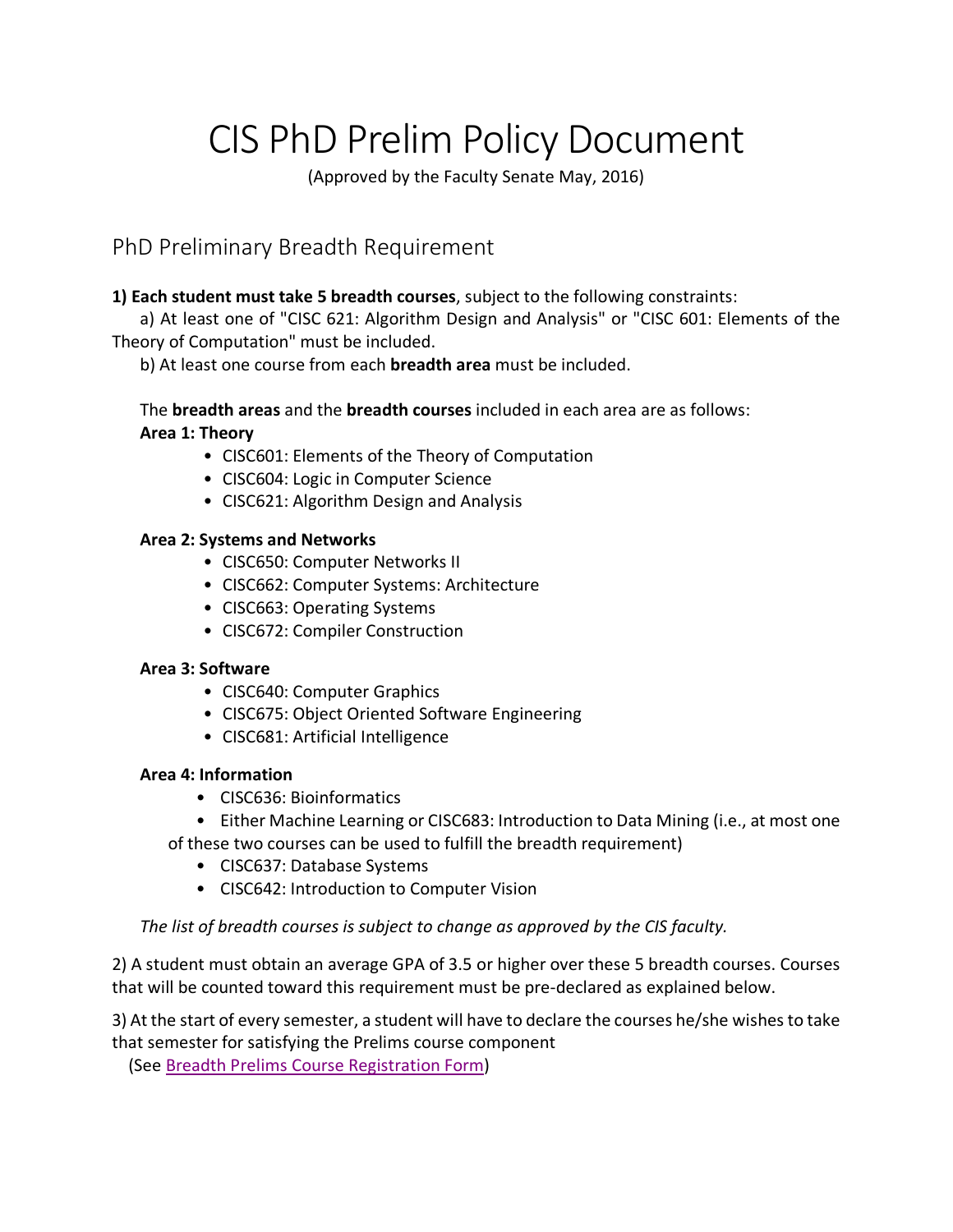A student can change courses to be counted for the Prelims course component during the free drop/add period but *not*beyond that time. The student can also drop a course for this component during the free drop/add period. (See Breadth Prelims Course Registration Form). After this period, the course will be counted toward the Prelims course component and the grade in that course will be counted toward the required average of 3.5. A grade of L or W will count the same as an F grade.

- 4) None of the courses counted toward the Prelims course component can be a repetition of a course previously taken or of a course previously audited. If a student takes the same course more than once, only the grade on the *first* attempt may be counted towards the Prelims course component. The only exception is as specified in *item 6)* below.
- 5) Once the 5 required Prelims courses are completed, a student who has a grade point average of less than 3.5 on these courses may take, with the advisor's approval, at most one additional course from the approved list of Prelims courses, or petition the GPC to use a course already taken from that list. In this case, the additional course may be used to substitute one of the original five courses making sure that the five courses used for the Prelims satisfy all the breadth requirements. This additional course may be a repeat of the course being substituted, with approval of the instructor teaching the repeated course. In exceptional situations, with strong advocacy from the advisor and with justifiable reasons, the GPC may allow one extra semester beyond the four semesters to complete this sixth course.

**Opting Out:** See **Prelims Course Opt-out** link for details.

## PhD Preliminary Research Requirements

**1) Advisor:** To complete the PhD Preliminary Exam research component, a student must find a CIS faculty member to be his/her advisor and complete a research project as described below under the supervision of the advisor. The advisor must be a tenure-track faculty member with a primary appointment in CIS. It is expected that the advisor will eventually become the student's thesis advisor.

2) **Committee:** Before starting on the research project, the student must form a committee, which will oversee and approve the project. The committee must be declared in advance and approved by the GPC; a committee member may be changed only with approval of the GPC and for valid reasons only. The advisor is a member of this committee. The committee will have at least one more member in addition to the advisor and co-advisor if any. At least one of the additional members must also be a tenure-track faculty member with a primary appointment in CIS.

3) **Research Project:** The research requirement should be a uniformly rigorous requirement for all students taking the Prelims Exam. Its purpose is to assess the student's ability to conduct and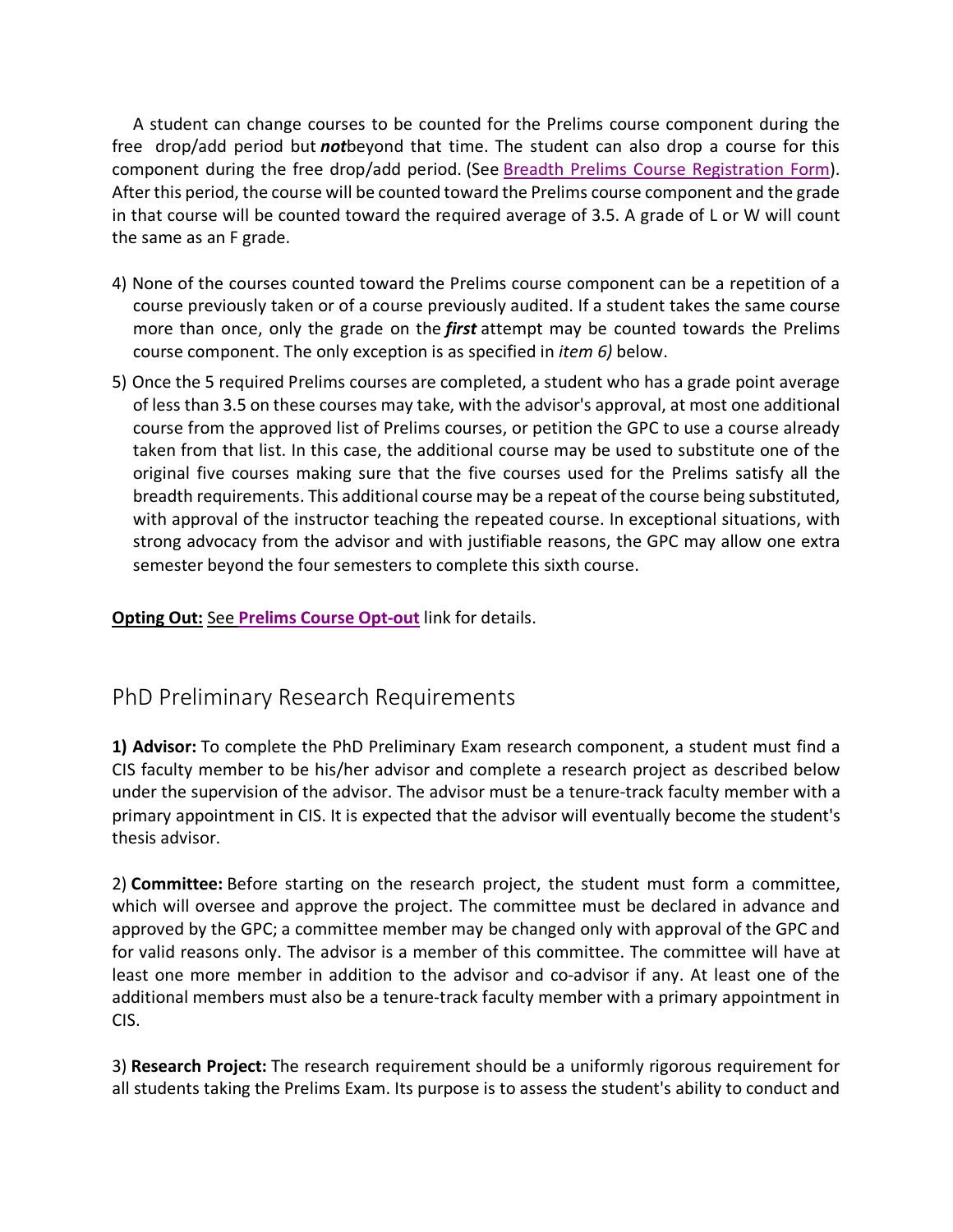to formally write and report basic level research. The research does not have to be novel. It needs to show that the student can understand an area, synthesize material he/she reads within that area, and come up with his/her ideas – either as a new project or as a synthesis pointing out pros and cons of the current state-of-the-art and future directions.

The research project must include a thorough literature search and a summary of the current state of knowledge in the area. In addition, it must also include some original contribution. The exact form of this contribution may vary from one student to another. Examples include:

- Application of existing ideas to new examples
- The development of a prototype (software) tool which realizes existing ideas or extends them in some way
- Some theoretical or mathematical extension of existing ideas
- A novel analysis of existing data
- An original synthesis of existing ideas
- A simple experiment

4) **Research Proposal and Report:** The student in consultation with the committee will prepare a Research Proposal at the start of the research project. This proposal must be no more than two pages long, not including the bibliography. It should contain a brief summary of the project, motivation for the work, a description of what work will be performed, and the expected results.

At the end of the project, the student will prepare, under the supervision of the advisor, a written Research Report describing the results of the project. The Research Report must be no more than 20 pages long, not including the bibliography, and it must adhere to common standards for a good technical report. These include: Good use of language and grammar; proper attribution to source and proper use of citations; proper document structure (Introduction, Conclusions, and the sections in between); proper use of figures, tables, captions, and references to such objects from the write-up.

The report should not simply be a recycled version of a paper that has been submitted for publication or that has other co-authors. Instead, the student should make an effort to write a report that addresses the issues described in the research proposal.

5) **Oral Exam:** The student must present the results of the research project and results in a 30-45 minute presentation given during an Oral Exam. The Oral Exam should be scheduled as a SIG presentation, whenever possible, and will typically take about 1.5 hours in total (including the student's presentation). It should be open to all and should include the committee members in the audience, although the committee members can ask the audience to leave for part of the examination. Research Prelims Evaluation Form.

**6) Timeline:** All Prelims Exam research projects will be conducted during regular semesters, either Spring or Fall. The student must provide a research proposal and decide the date, time, and place of the oral exam in consultation with the committee and provide this information to the GPC Chair before the end of Week 6 of the semester. All oral exams will be scheduled during the last 5 weeks of the semester (up to the last day of final exams). To the extent possible, they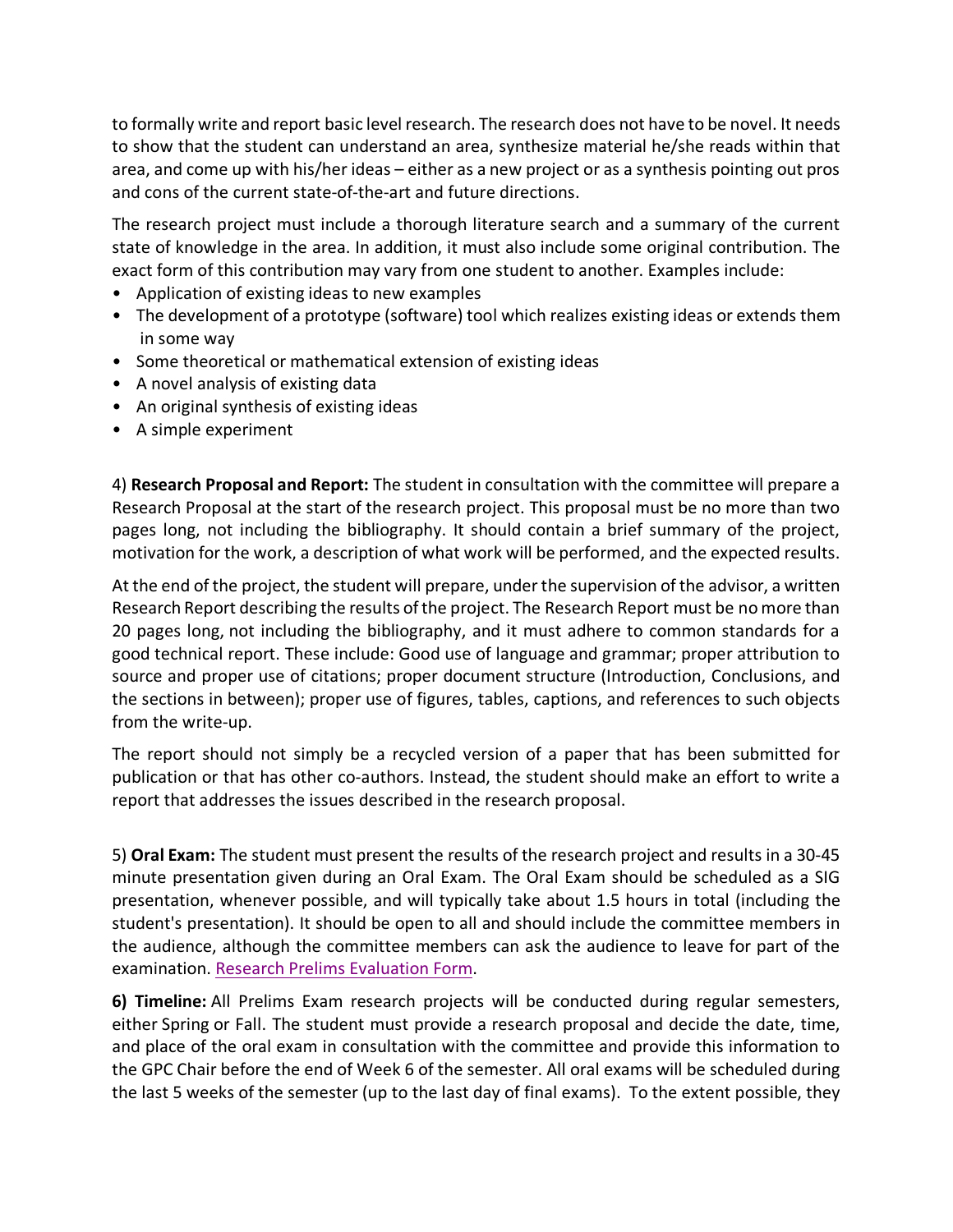will be advertised as a SIG presentation in an appropriate SIG. The final report of the student must be given by the student to all committee members and published online at least 2 weeks before the date of the oral exam.

Nothing in this requirement prevents a student from starting work on the research project in consultation with his/her advisor in advance of the semester in which the project will be conducted. In fact, students are encouraged to lay the groundwork for their projects before the semester starts.

7) **Evaluation:** The student's committee will evaluate the written report and the oral exam using a checklist with numeric or letter grades. This checklist will be developed by the GPC. Each member of the committee must independently assess the student's performance using this checklist and make a recommendation on Pass / Conditional Pass / Fail of the student. These evaluations and recommendations are sent to the GPC by the advisor immediately after the oral exam. A committee member may recommend a Conditional Pass in situations where the committee member feels that there was a deficiency in the written report or the oral exam or both which may be corrected by the student within a four-week period and which is not serious enough to warrant a Fail.

**8)** A student who anticipates not meeting the timeline specified in Item 6 above or failing the exam due to serious illness, injury, or other extenuating circumstances may request either an extension or a second opportunity to take the research component. The student should submit a letter to the department's Graduate Program Committee as early as possible – and before the end of the two-year period, detailing the issue and clearly stating the requested accommodation. The GPC will consider the request, and may either reach a decision on the matter, or bring it up in the faculty meeting in which the student's work is discussed (see next part, under Final Result of the Preliminary Exam)

9) A student who has completed an MS thesis in our department will be considered to have completed the research component of the Prelims Exam. The final Pass/Fail decision for this student on the Prelims Exam will still be made in a faculty meeting as described in the section below.

## Final Result of the Preliminary Examination:

**1)** After the end of each semester, there will be a faculty meeting to decide the final result of the Prelims Exam for each student who took the research component of the exam during that semester. The faculty decision will take into account the student's performance on both components of the Prelims Exam, namely the course component and the research component. The faculty will consider and discuss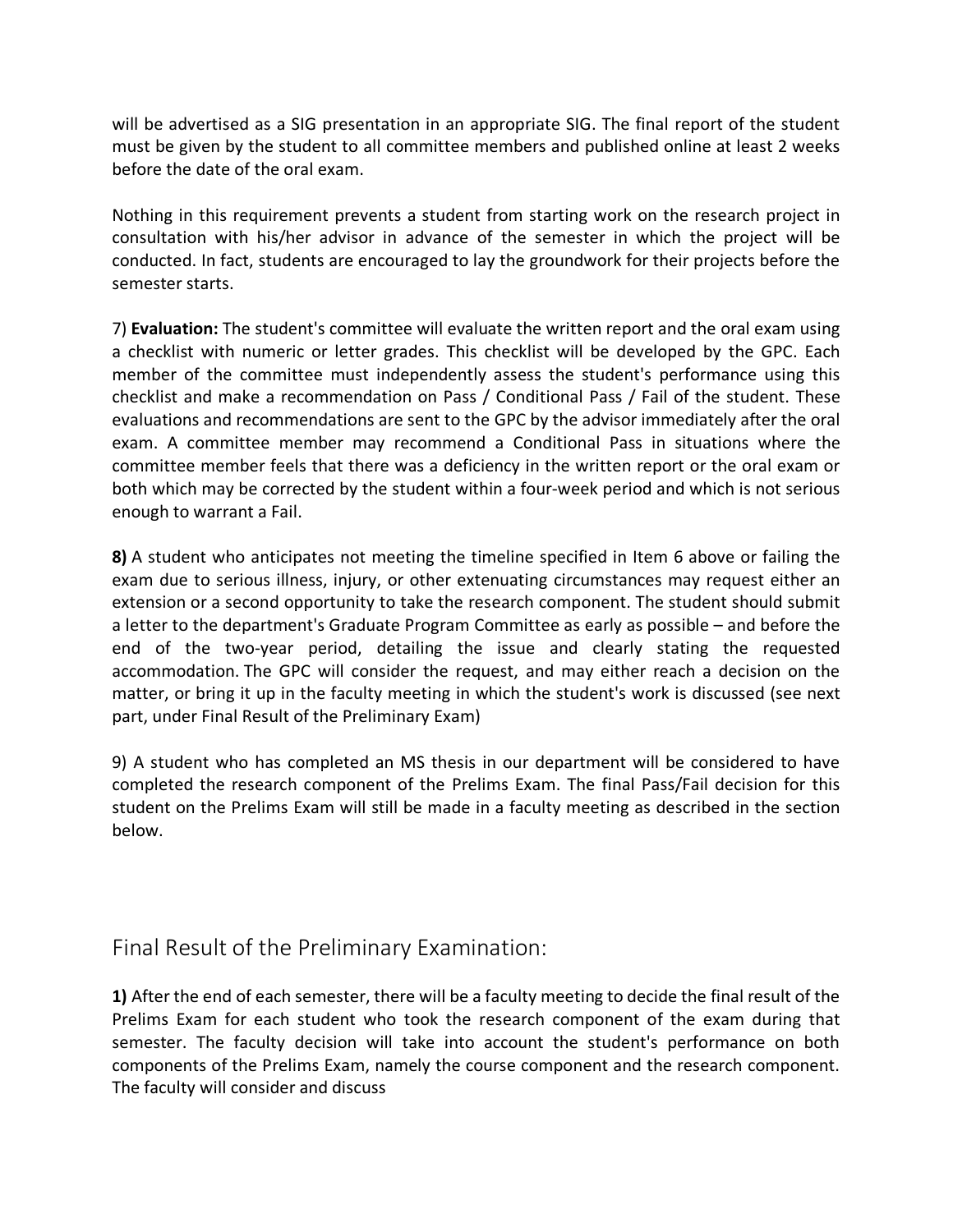- a) the recommendations made by the student's research exam committee members on the research report and the oral exam,
- b) the student's performance in all courses taken by the student including the courses taken for the Prelims course component, and
- c) the support and willingness of a faculty member to advise the student for his/her PhD dissertation.

The faculty will then vote and decide on which students failed and which students passed the Preliminary Exam. In some cases, a Conditional Pass may be given (see below).

**2)** The result of the Preliminary Exam may have one of three outcomes: Pass, Conditional Pass, or Fail. If the result is a Conditional Pass, then the student is typically asked to revise the research report and/or re-take the Oral Exam within 4 weeks. In this case, the student's committee will issue fresh evaluations and recommendations on the report and oral exam, and these recommendations will be discussed in another faculty meeting. The faculty's decision on the retake will be either Pass or Fail.

**3)** If the original outcome is a Fail, or if the result of the revised exam is a Fail, a recommendation to dismiss the student will be made to the Office of Graduate Studies. In most cases, the student's funding – if provided thus far by the department – will be discontinued. In rare situations, upon advocacy of an advisor who is willing to work with the student, a second chance for the prelims research project may be granted by the faculty. This advisor may be the same as the advisor for the first attempt or may be a different advisor.

## PhD Prelims Transition Policy

- 1. The new Prelims Exam requirements will take effect Fall Semester, 2016. All students entering the PhD program in the Fall Semester 2016 or later must follow these requirements.
- 2. Students who are enrolled in the PhD program prior to Fall 2016 and who have not passed the Prelims Exam by September 1, 2016 will follow this procedure:
	- a. The requirements for the course component of the Prelims Exam that were in effect prior to Fall 2016 will continue to apply to these students.
	- b. Students taking the research component of the Prelims Exam in the 2016 Spring Semester (and up to August 31, 2016) will continue to follow the requirements for the research component that were in effect prior to Fall 2016.
	- c. Students taking the research component of the Prelims Exam in the 2016 Fall Semester or later must follow all the new requirements for the research component. This includes